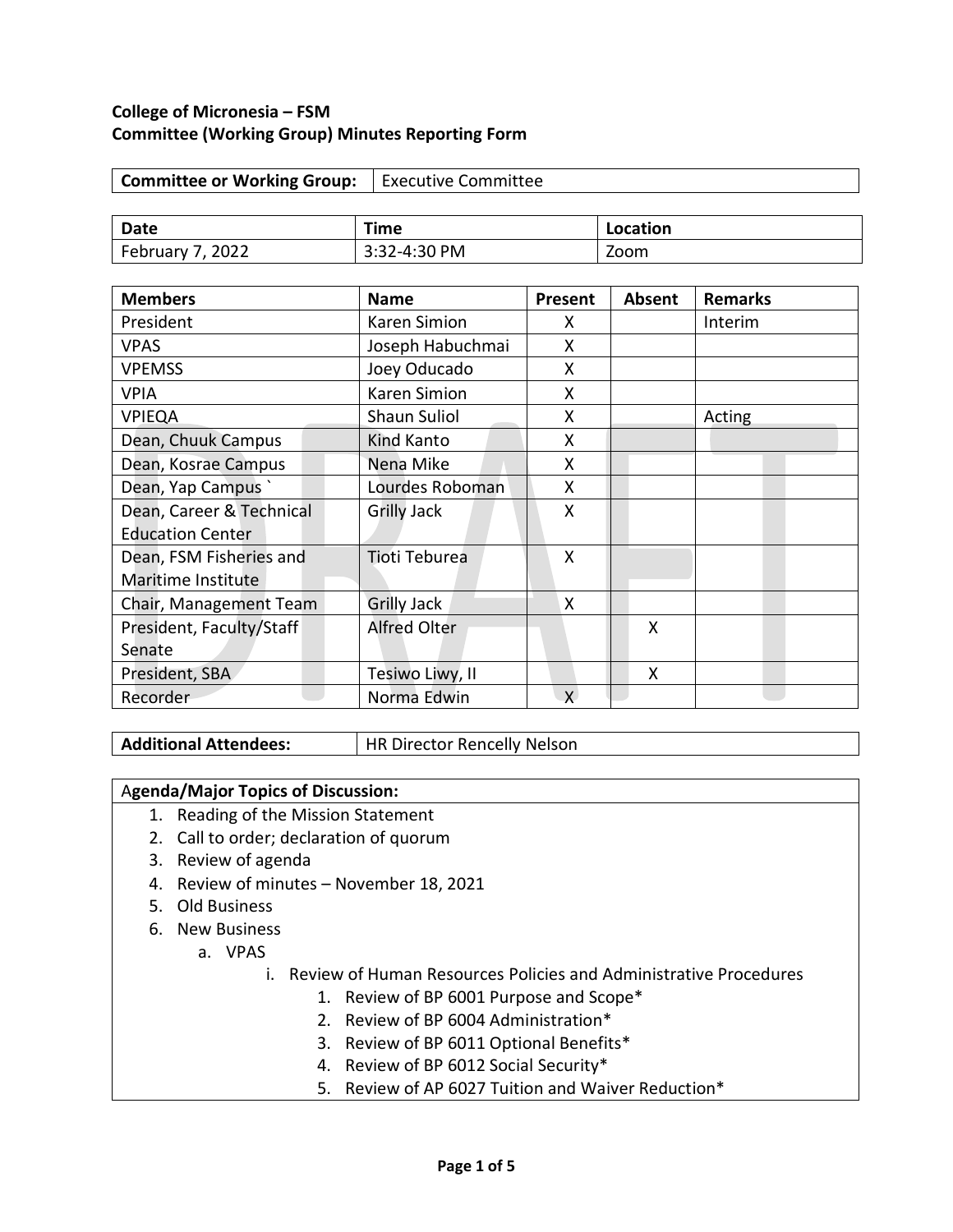| Proposed BP and AP 6035 Rehire Eligibility*<br>6.                       |  |
|-------------------------------------------------------------------------|--|
| 7. Proposed BP and AP 6036 Investigation*                               |  |
| ii. Review of Fiscal Affairs Administrative Procedures                  |  |
| 1. AP 5700 Bookstore Operations Procedure*                              |  |
| b. VPEMSS                                                               |  |
| c. VPIA                                                                 |  |
| i. Review of Instructional Affairs Policy and Administrative Procedures |  |
| 1. Review of BP and AP 3104 Credit by Examination*                      |  |
| ii. Proposed New Program                                                |  |
| 1. BS in Business Administration*                                       |  |
| d. VPIEQA                                                               |  |
| i. Review of Information Technology Policies                            |  |
| BP 8300 Administrative Data*<br>$1_{-}$                                 |  |
| 2. BP 8400 Internet*                                                    |  |
| c. Interim President                                                    |  |
| i. Review of Board Policies                                             |  |
| 1. BP 1001 Enabling Law*                                                |  |
| 2. BP 1010 Organizing Principles*                                       |  |
| BP 1200 Membership and Terms of Office*<br>3.                           |  |
| Miscellaneous<br>7.                                                     |  |
| Adjournment<br>8.                                                       |  |
|                                                                         |  |
|                                                                         |  |

### **Discussion of Agenda/Information Sharing:**

- 1. **Reading of the Mission Statement**: VPAS Habuchmai read the mission statement.
- 2. **Call to Order; Declaration of Quorum**: Interim President Simion opened the meeting at 3:32 PM. A quorum was declared.
- *3.* **Review of Agenda**: *VP Habuchmai moved and Dean Kanto seconded to adopt the agenda as presented. The motion passed.*
- *4.* **Approval of Minutes – June 17, 2021:** *VP Oducado moved and VP Habuchmai seconded to adopt the minutes of November 18, 2021, as presented. The motion passed.*
- 5. **Old Business**  none
- 6. **New Business**
	- **a. Review of Human Resources Policies and Administrative Procedures**

Per the policy review cycle, Human Resources reviewed four policies and one administrative procedures for presentation: BP 6011 Optional Benefits, BP 6012 Social Security, BP 6004 Administration, BP 6001 Purpose and Scope, and AP 6027 Tuition and Waiver Reduction. HR Director Nelson went over the recommended changes to BP 6011, BP 6004, BP 6001, and AP 6027; no changes were recommended for BP 6012. Clarification sought for the changes to BP 6001, Section 1and 2, regarding timing of applicability of changes, and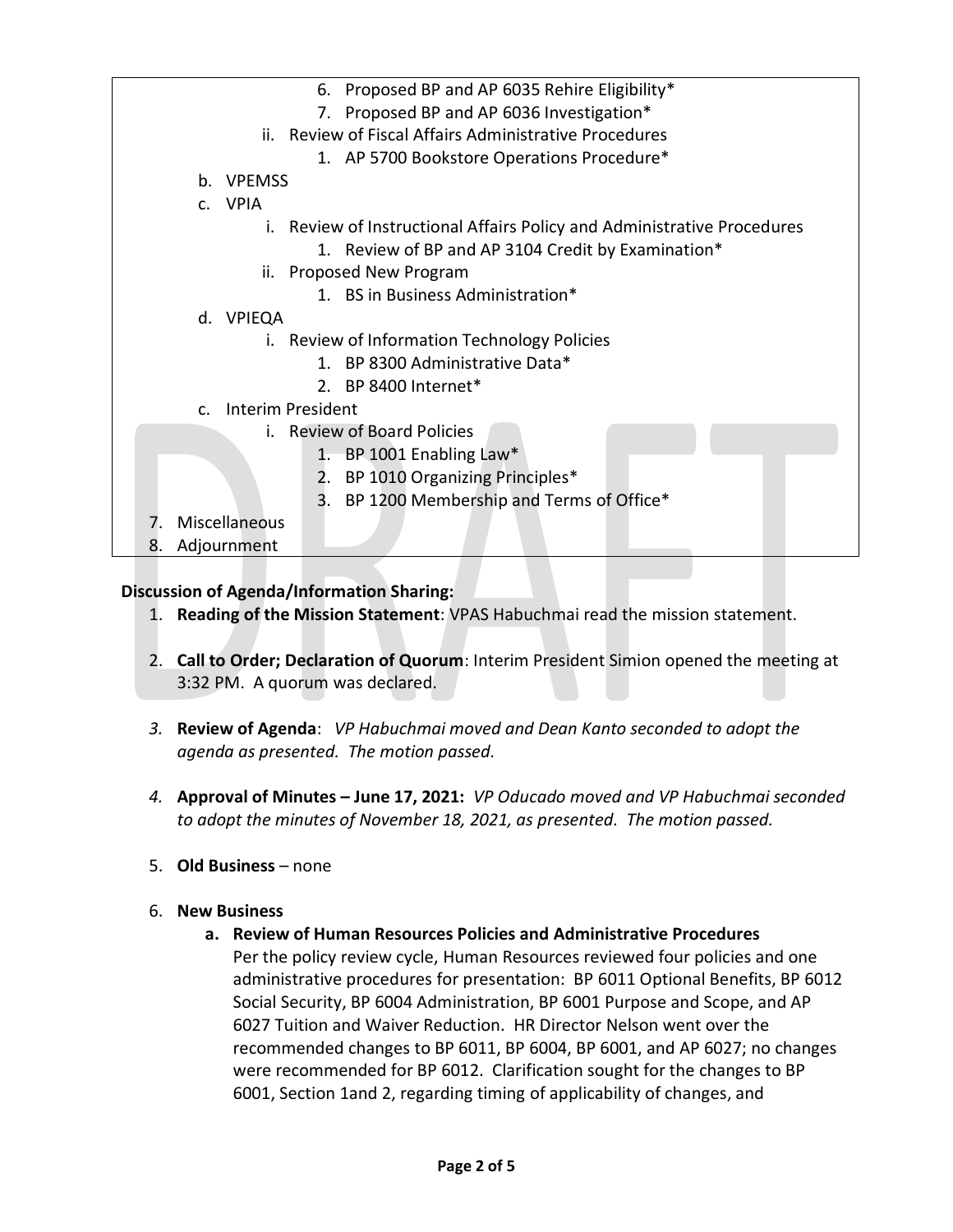elimination of wording from earlier policy. VP Oducado *moved and VP Habuchmai seconded to endorse the review and changes to BP 6004, BP 6011, BP 6012 and AP 6027 and to table BP 6001 for consideration of concerns. The motion passed.*

b. **Proposed Human Resources Policies and Administrative Procedures.** Human Resources presented two new policies and administrative procedures: BP and AP 6035 Rehire Eligibility, and BP and AP 6036 Investigations. Following explanation on the need for the policy, *Dean Roboman moved and VP Oducado seconded to endorse BP and AP 6035 as presented. The motion passed.*

The need for BP 6036 was recommended by the HR consultant. Director Nelson went over the policy and provided clarification that this policy only relates to HR issues and on roles and their applicability. The committee felt it needed more time to review the policy. *Dean Kanto moved and Dean Mike seconded to delay action on BP 6036. The motion passed.*

- **c. Review of Fiscal Affairs Administrative Procedures.** Changes in AP 5700 Bookstore Operation Procedure are recommended to align with current titles and operating procedures. Suggestion made to add the phrase "and immediately informing the IC of the availability of the books" to item 5.a. under Distribution to State Campuses. Explanation provided from the textbook policy about first using up older version of newly adopted textbooks. *Dean Kanto moved and VP Suliol seconded to endorse the changes to AP 5700 as amended. The motion passed.*
- **d. Review of Information and Technology Policies.** IT reviewed two policies and presented for endorsement: BP 8300 Administrative Data and BP 8400 Internet. Recommended change in BP 8300 acknowledges technology has evolved and includes other forms of electronic data transfer. No changes recommended for BP 8400. Dean Kanto *moved and VP Oducado seconded to endorse the review and proposed revision to BP 8300 and BP 8400. The motion passed.*
- **e. Review of Instructional Affairs Policy and Administrative Procedures.** ACCJC now recognizes other ways to assess prior learning experience. As a result IA reviewed BP and AP 3104 Credit by Examination. Recommendations for change include changing the title to Prior Learning Assessment and including other types of prior learning assessments, and reference to similar policies from other institutions. AP 3104 expanded to provide procedures for PLA. Training on prior learning assessment will be needed if the policy is approved. VP Habuchmai *moved and VP Oducado seconded to endorse BP and AP 3104 as presented. The motion passed.*
- **f. Proposed New Program – BS in Business Administration.** A proposal for the establishment and implementation of the Bachelor of Science Degree in Business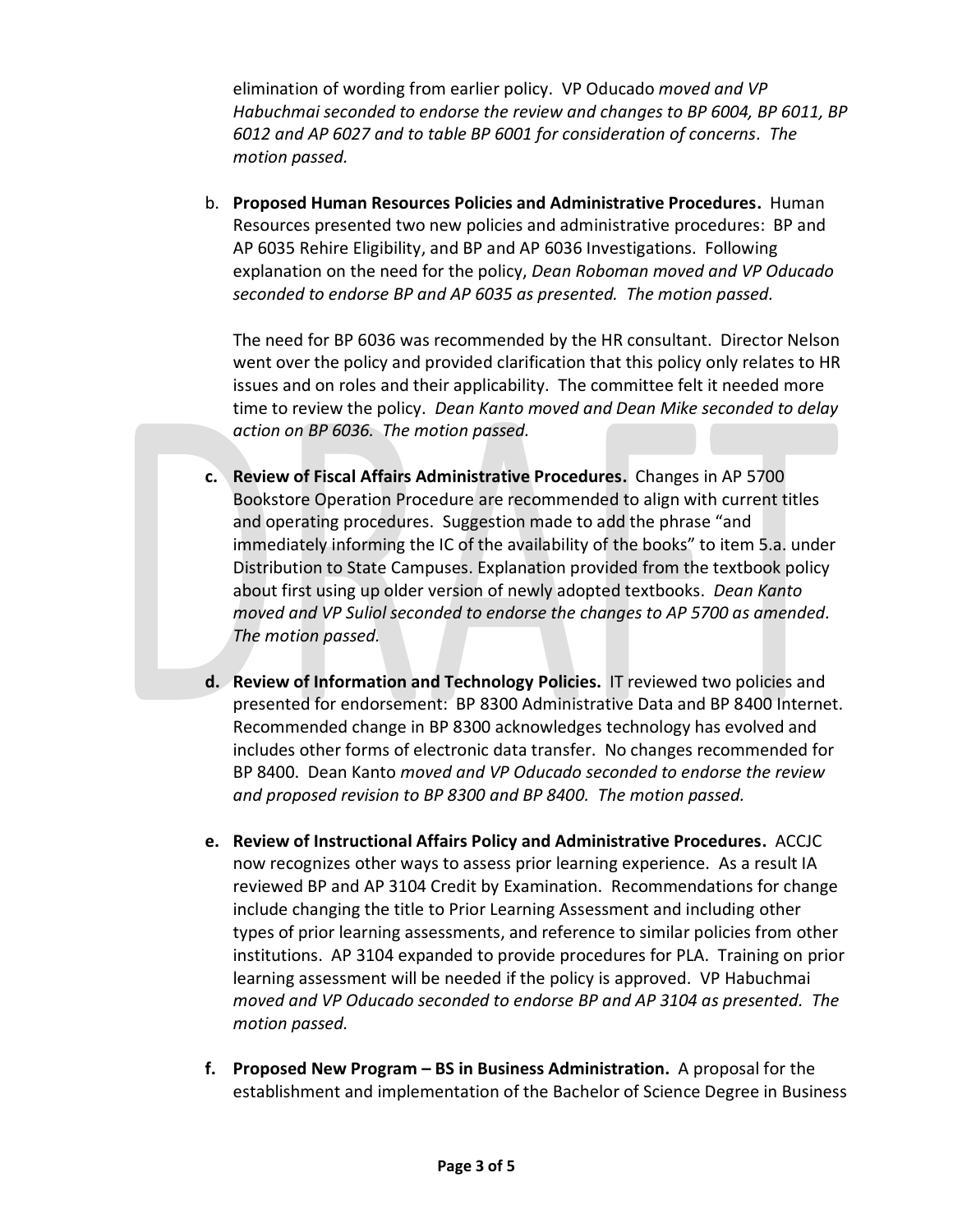Administration with an emphasis in accounting was submitted. The same amount of work was dedicated to the proposal as had been made for the proposal for the bachelor's program in education.The plan is to submit the proposal to the board in March. If endorsed, a substantive change proposal will be submitted to the Accrediting Commission in April for consideration at their May substantive change meeting. The target is to receive approval for a Fall 2022 implementation. *Dean Kanto moved and VP Oducado seconded to endorse the proposed* Bachelor of Science Degree in Business Administration with an emphasis in Accounting *as presented. The motion passed.*

- **g. Review of Board Policies.** Three policies from Chapter 1 Board of Regents were reviewed: BP 1001 Enabling Law, BP 1010 Organizing Principles, and BP 1200 Membership and Terms of Office. Two policies were recommended to be more appropriately placed in Chapter 2 General Institution and renamed: BP 1001 to BP 2004 and BP 1010 to BP 2005. Including reference to the enabling law and appropriate sections for all three policies was also recommended. No other changes were proposed for BP 1200. *VP Habuchmai moved and VP Oducado seconded to endorse the review and changes to the three policies. The motion passed.*
- 7. **Miscellaneous:** The next board meeting is scheduled for March 11, 2022. Yap Campus will host the community meeting. IP Simion will be on leave next week.
- 8. **Adjournment**: Dean Kanto *moved and VP Oducado seconded that the meeting be adjourned. The meeting adjourned at 4:30 PM.*

## **Comments/Upcoming Meeting Date & Time/Etc.:**

 $\blacksquare$ 

## **Handouts/Documents Referenced:**

- EC meeting agenda  $-2/17/22$
- EC minutes of 11/18/21
- Table on recommended changes to HR policy review and proposed policies
- BP 6001 Purpose and Scope
- BP 6004 Administration
- BP 6011 Optional Benefits
- BP 6012 Social Security
- AP 6027 Tuition Waiver and Reduction
- Appendix H Dependents Eligibility Form
- Appendix I Educational Development Request Form
- Proposed BP 6035 Rehire Eligibility Policy
- Proposed AP 6035 Rehire Eligibility
- Proposed BP 6036 Conducting Investigations into Breaches of Discipline or Misconduct